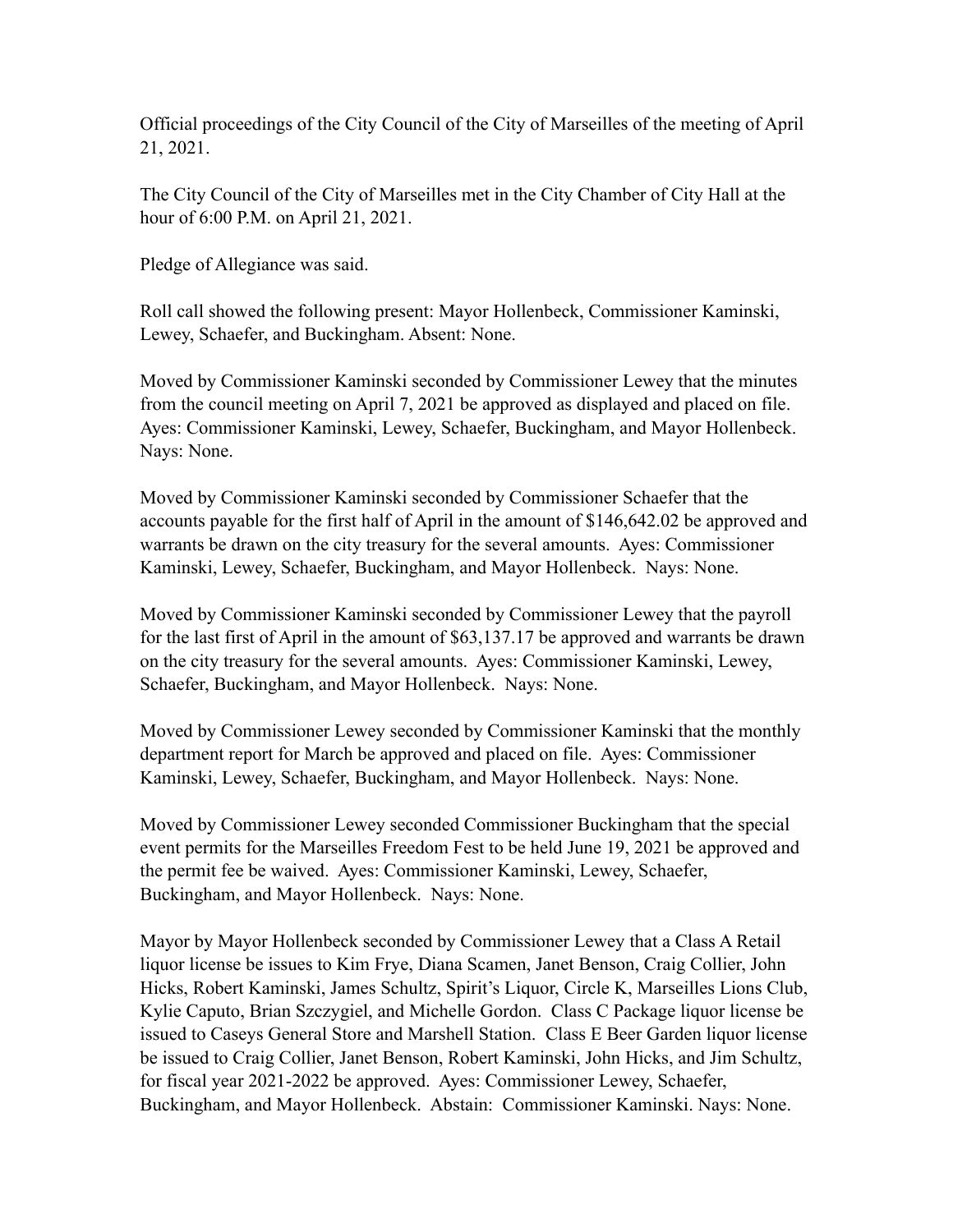Moved by Mayor Hollenbeck seconded by Commissioner Lewey that a game room license be issues to Bowl Rite Lanes, Mrs. T's, PJ's, Snug Harbor Marina, Bud's Tap, Slot City, Illini Lounge, Spirits, Ziggy's, Hidden Gem's, Marseilles Lions Club, and Marshell Station for fiscal year 2021-2022 be approved. Ayes: Commissioner Lewey, Schaefer, Buckingham, and Mayor Hollenbeck. Abstain: Commissioner Kaminski. Nays: None.

Moved by Commissioner Kaminski seconded by Commissioner Schaefer that the financial audit for fiscal year 2020-2021 to be performed by Hopkins and Associated in the amount of \$19,900 be approved. Ayes: Commissioner Kaminski, Lewey, Schaefer, Buckingham, and Mayor Hollenbeck. Nays: None.

Moved by Commissioner Buckingham seconded by Commissioner Kaminski that the proposal for the North Wastewater Treatment Plant in the amount of \$23,495.00 for the NPDES permit requirements be approved. Ayes: Commissioner Kaminski, Lewey, Schaefer, Buckingham, and Mayor Hollenbeck. Nays: None.

Moved by Commissioner Kaminski seconded by Commissioner Buckingham that Resolution 2021-7, a resolution authorizing the Mayor to approve and authorize the Local Laborers 393 Union Contract be adopted. Ayes: Commissioner Kaminski, Lewey, Schaefer, Buckingham, and Mayor Hollenbeck. Nays: None.

Moved by Commissioner Kaminski seconded by Commissioner Lewey that Resolution 2021-8, a resolution authorizing the Mayor to approve and authorize the FOP Union Contract be adopted. Commissioner Kaminski, Lewey, Schaefer, and Mayor Hollenbeck. Abstain: Commissioner Buckingham. Nays: None.

Moved by Commissioner Schaefer seconded Commissioner Buckingham that Ordinance 1787, an Ordinance amending the parking ordinance to establish a no parking zone on the West Side of Grant Street from Broadway Street to Illinois Street be adopted. Ayes: Commissioner Kaminski, Lewey, Schaefer, Buckingham, and Mayor Hollenbeck. Nays: None.

Superintendent Brenda Donahue introduced the new Principal and Assistant Principal at Marseilles Elementary School. Also, Dave Parrott was introduced as the new Marseilles Fire Chief.

Mayor Hollenbeck said we'll be taking bids for the boat launch project at the next council meeting. On 4/29/2021 there will be an information meeting at the Fire Station regarding the Housing Rehabilitation Grant. Commissioner Lewey said he is working on an